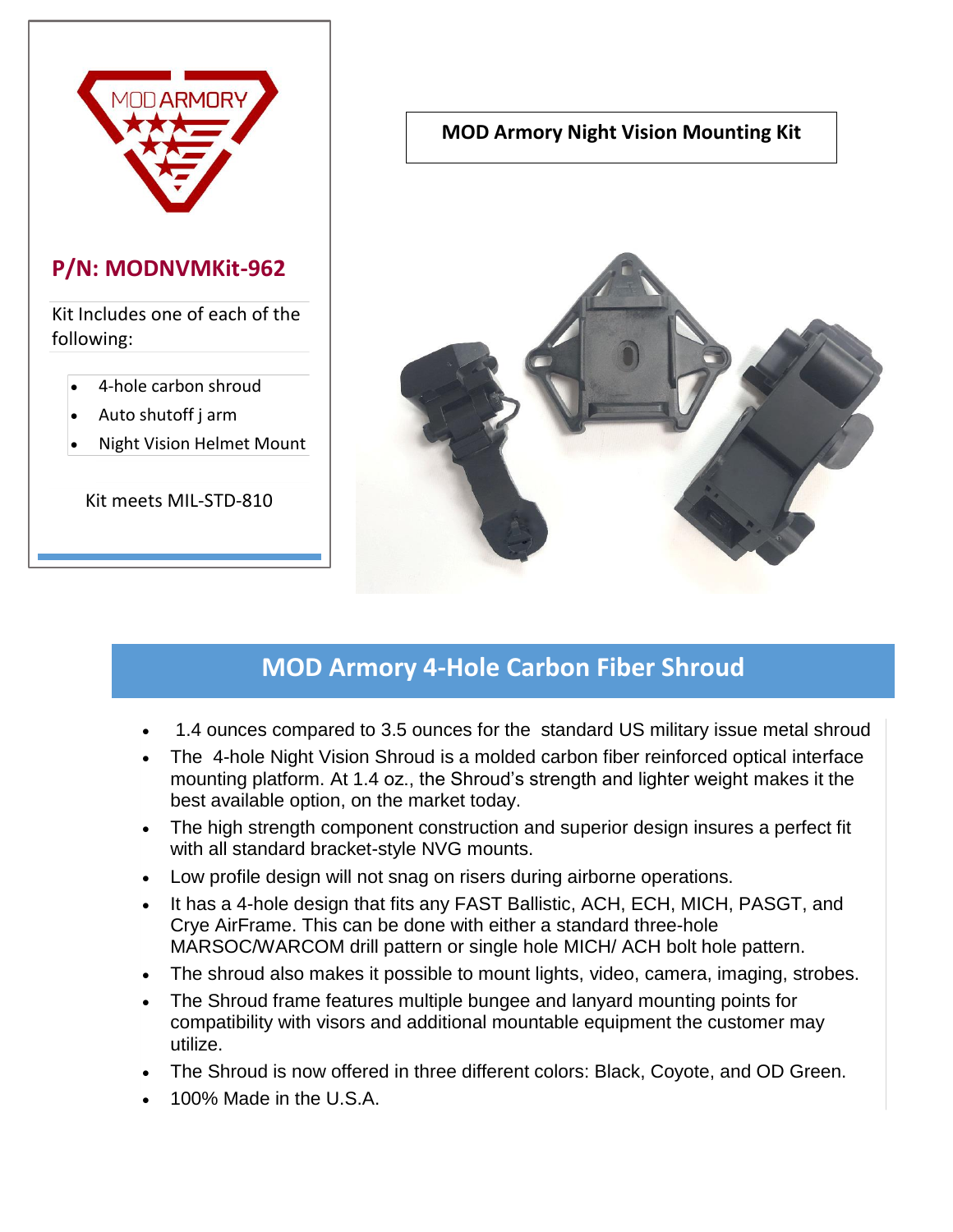

### **MOD Armory Auto shutoff J-arm**

- 1.58 ounces compared to 2.17 ounces for standard US military issue plastic j-arm.
- Introducing the MOD Armory Auto Shutoff PVS-14 J Arm with dovetail or bayonet interface.
- Available in standard mil-spec bayonet configuration, this friction set arm allows for faster, more precise, adjustment than peer products. Easy travel from left to right eye, and back again.
- Now featuring a true auto shutoff feature which is engaged when the PVS-14 is removed.
- Material Construction Type III anodized, Light Weight, Aerospace Grade Metals, and High Wear Resistant Delrin.
- These innovative materials create a much stronger arm over the standard, plastic construction, which is prone to breakage.
- Precision design and machining give a tight, snug fit when engaged into the helmet mount.
- Accommodates NVG AN/PVS-14 Suite and many other monoculars with J arm port
- Friction setting allows easy travel (Left or Right Eye) without having to adjust a knob
- 100% Made in the U.S.A.